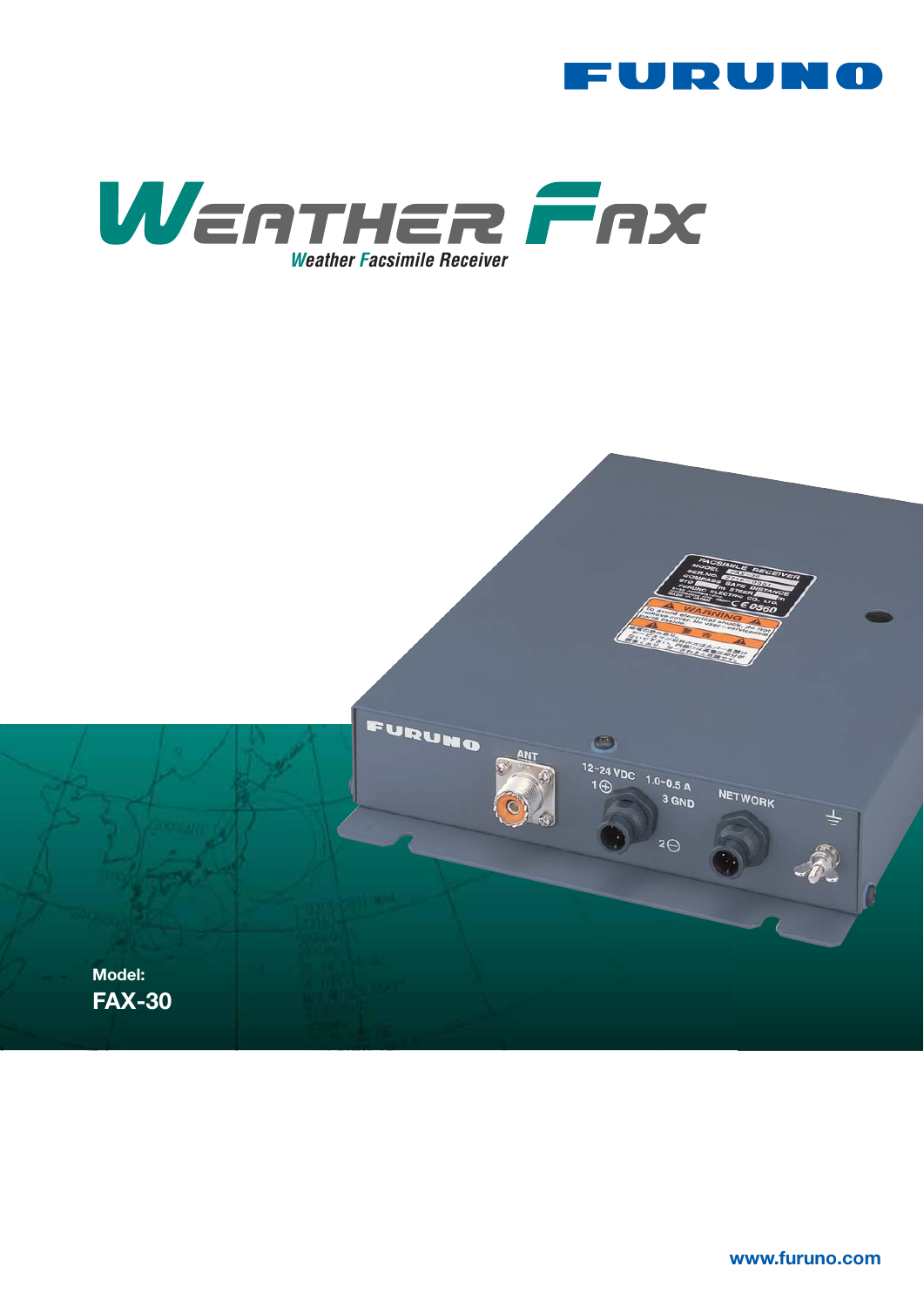

# **for gathering crucial**



- ▶ BlackBox unit connects directly to a PC with **a printer through a single Ethernet cable.**
- **Presents weather charts, satellite images and NAVTEX messages on a PC screen**
- S**Selected images/messages can be printed out from a printer interfaced with a PC**
- **Solution For Clearer images**
- S**Straightforward operation by using web browser**
- **Figure 3 Thumbnail view for easy selection of stored images**
- **Built-in NAVTEX receiver** (The receiver does not conform to GMDSS regulations.)
- S**Storage of up to twelve images and 130 NAVTEX messages on internal memory**
- S**Fully automatic facsimile operation with a built-in schedule timer**
- **Facsimile images available in color, gray scale or monochrome**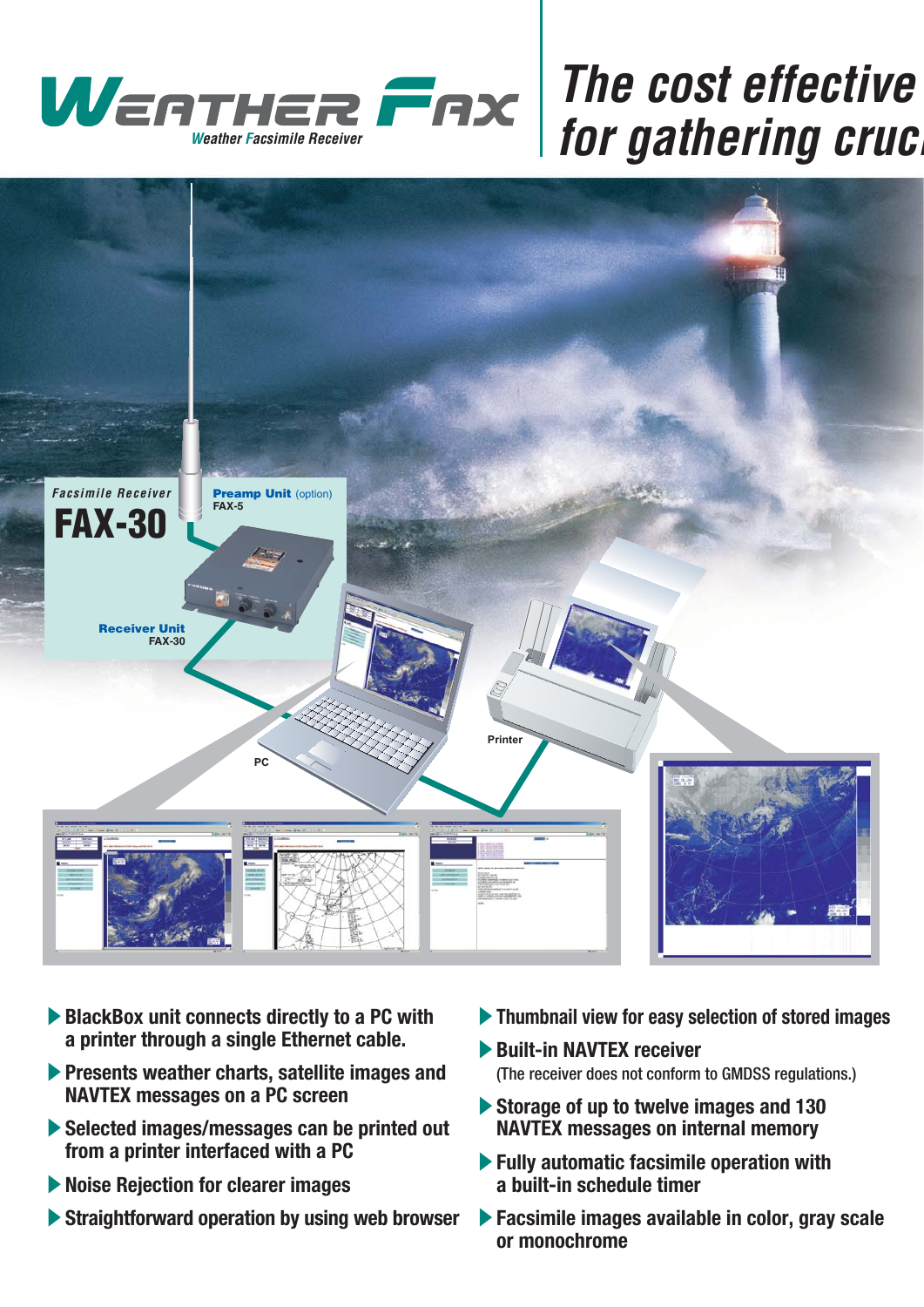# **Solution** *formather/Navigation information on a PC*

The FURUNO FAX-30 can turn any commercial PC into a weather fax and NAVTEX receiver. This "BlackBox" receiver unit allows direct connection with a single Ethernet cable to a commercial PC showing weather charts and satellite images.

The standard package includes the receiver unit and installation materials. An optional antenna and Windows® based PC are required for basic operation.

The information can be viewed simply by using an Internet browser, there is no complicated software to learn. Print out the weather and NAVTEX information by using a printer interfaced with a PC. In addition, the FAX-30 has no mechanical moving parts, which provides maintenancefree and cost-effective solutions for safety information gathering.

The FAX-30 receives weather map broadcasts from a fax transmitting station working under World Meteorological

Organization (WMO) standards. Up to twelve received pictures can be stored on the internal memory. Drum speeds, Index of Cooperation (IOC), and other essential parameters are manually or automatically selected to ensure quality reception. The fax station, which provides optimum image quality, can be searched utilizing the auto channel mode. The station is selected according to the quality of the signal reception. Phase and synchronization can be adjusted even after the reception is completed.

The stored pictures can be freely rotated or zoomed in/out on the screen. Display colors are selectable from three patterns of color, eight tones of gray scale and monochrome.

With a built-in NAVTEX receiver, you can view up to 130 recently received NAVTEX messages. The NAVTEX messages cannot be received while receiving FAX images.





## **Navtex Message**

## GD75 JAN/21 05:49 518kHz ERROR RATE=0.0%

ZCZC GD75 221700 UTC JAN 05 OVERBOARD NO.20 RUNNING UNMANNED FISHING BOAT WAS SIGHTED IN POSITION SOUTHWEST OF YAKUSHIMA(30-12.3N 130-25.9E) AT 220750UTC THE CREWMAN SEEMS TO HAVE FALLEN. OVERBOARD SHIPS IN THE VICINITY ARE REQUESTED TO KEEP A SHARP LOOKOUT AND REPORT ANY INFORMATION TO JAPAN COAST GUARD.

**NNNN**